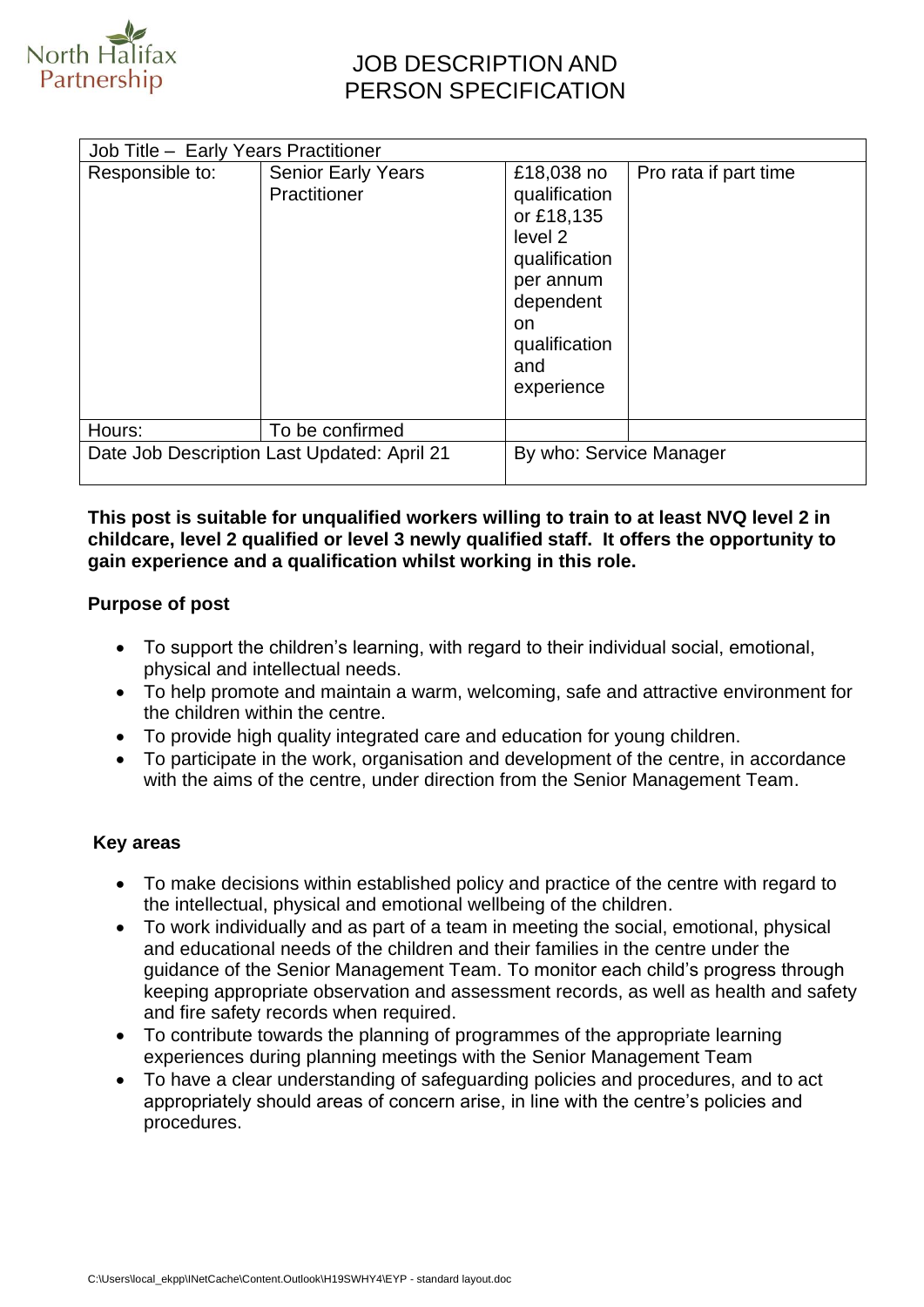## **Responsibilities**

• Supervisory responsibility for the children in the centre.

#### **Main duties**

- To participate in the development of day-to-day running of the centre and provide a warm, welcoming and secure environment in line with the current Child welfare requirements.
- To work in partnership with parents and carers in the care of their children and to encourage participation in centre activities.
- To offer support, advice and guidance to parents and carers when appropriate.
- To encourage the involvement of the local community in centre activities.
- To assist in preparing reports for the Senior Management Team that may be required for other agencies, as requested.
- To assist in the liaison with other professional staff involved in meeting the needs of the child.
- To attend and contribute to team meetings, discussions and case conferences as appropriate.
- To keep up to date with current legislation and childcare practice, and attend training as required.

## *Any other duties and responsibilities appropriate and relevant to the post, including:*

- To ensure that the Children's Centre's Equal Opportunities policies are proactively implemented so as to promote inclusion, equality and valuing diversity throughout all aspects of the Children's Centre.
- To perform the duties specified and other duties as required from time to time under the guidance of the Area Management Team or line manager.
- To have a clear understanding of safeguarding policies and procedures and to act appropriately should areas of concern arise, in line with the North Halifax Partnership (NHP) policies and procedures.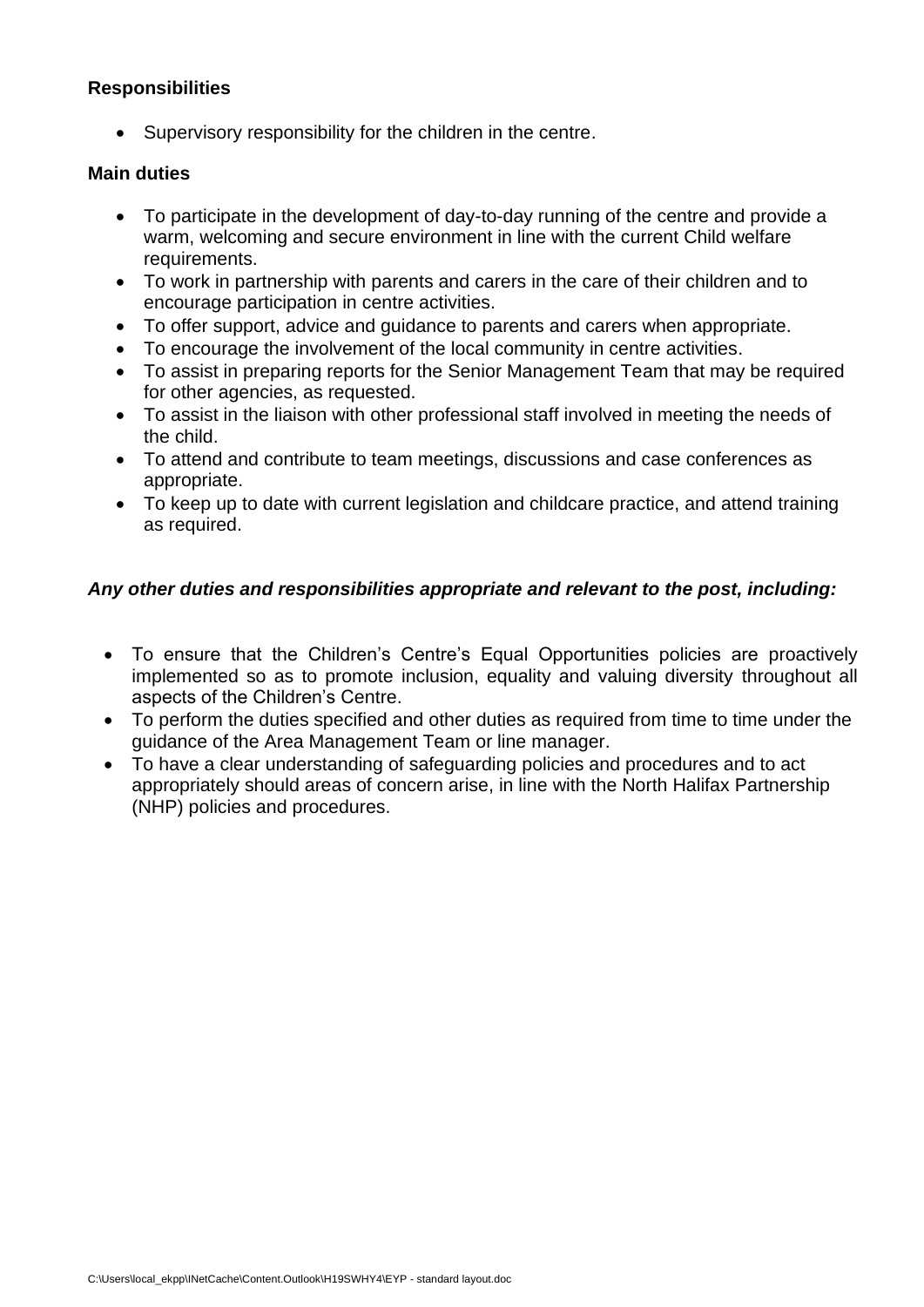

# PERSON SPECIFICATION

*North Halifax Partnership Ltd is an equal opportunity employer. We are committed to safeguarding and promoting the welfare of children and we expect all staff and volunteers to share this commitment. A disclosure and barring service check is undertaken for all staff – a caution or conviction does not automatically prevent an offer of a job and any issue may be discussed with a prospective employee.*

| <b>POST TITLE:</b>           |                                                                    | <b>Early Years Practitioner</b>                                                                                                                                                                                                                                                                                                                                                                                                                         |
|------------------------------|--------------------------------------------------------------------|---------------------------------------------------------------------------------------------------------------------------------------------------------------------------------------------------------------------------------------------------------------------------------------------------------------------------------------------------------------------------------------------------------------------------------------------------------|
| <b>Criteria</b><br><b>No</b> | <b>Attributes</b>                                                  | <b>Criteria</b>                                                                                                                                                                                                                                                                                                                                                                                                                                         |
|                              | <b>Relevant</b><br><b>Experience</b>                               | <b>Essential</b><br>Experience of working in an early years setting.<br>$\bullet$<br>Knowledge of the developmental needs of babies and young children.<br>$\bullet$<br><b>Desirable</b><br>Experience and understanding of the developmental needs of babies and young children.<br>Knowledge of key worker systems and record keeping.<br>Experience of working in partnership with other agencies.<br>Awareness of the needs of the local community. |
|                              | Education,<br>qualifications<br>and Training<br><b>Attainments</b> | <b>Essential</b><br>Willingness to undertake training including a recognised early year's qualification.                                                                                                                                                                                                                                                                                                                                                |